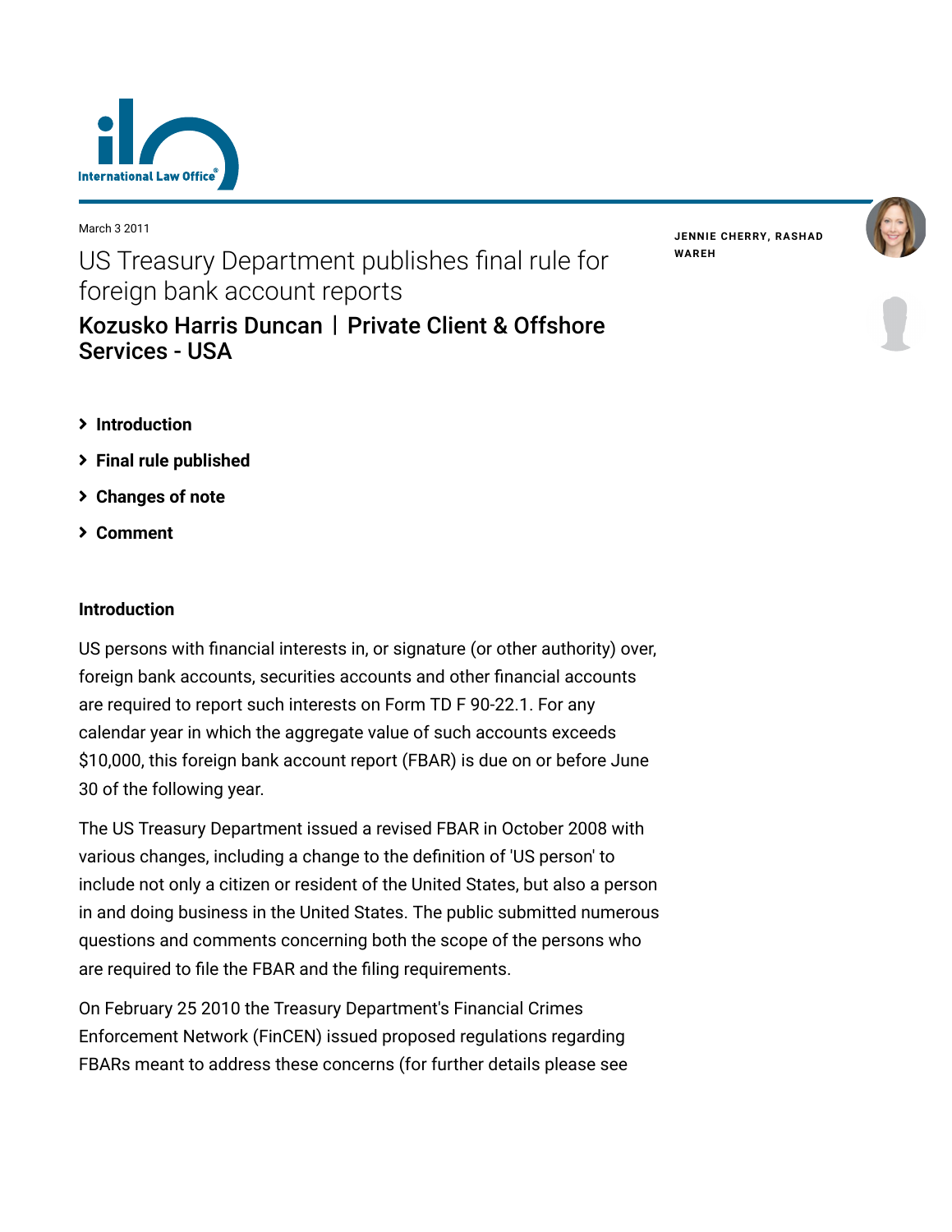"Reporting of offshore investments - proposed regulations and the HIRE [Act"\). Again, individuals, entities and representatives of various groups a](http://www.internationallawoffice.com/newsletters/Detail.aspx?g=8ef13c29-ba12-4824-85ab-bde320468b1d)nd industries submitted comment letters.

## <span id="page-1-0"></span>**Final rule published**

On February 24 2011 FinCEN issued a comprehensive final rule amending the Bank Secrecy Act regulations regarding FBARs. The final rule applies to FBARs due by June 30 2011 with respect to accounts maintained in 2010 and for those filed in subsequent years.

According to FinCEN, the final rule addresses the various comments and clarifies:

- who must file FBARs:
- the types of account which must be reported; and
- exemptions from filing that apply for certain persons with signature (or other authority) over foreign financial accounts.

The final rule is available at [www.fincen.gov/statutes\\_regs/frn/](http://www.fincen.gov/statutes_regs/frn/).

## <span id="page-1-1"></span>**Changes of note**

Under the final rule, the test to determine whether an individual has signature or other authority over an account is whether the foreign financial institution will act upon a direct communication from that individual regarding the disposition of assets in that account.

The inclusion of trusts has been retained under the definition of 'US person' in the same manner as corporations and limited liability companies - that is, a trust that has been created, organised or formed under the laws of the United States. FinCEN received comments asking that trusts not have a separate filing obligation, in light of the fact that a US trustee would also have an obligation to file an FBAR with respect to the trust. FinCEN acknowledged that in the case of trusts, a US trustee must file the FBAR for the trust, but declined to remove trusts from the definition of 'US person'.

In the case of trusts, FinCEN has stated that it does not intend for a beneficiary of a discretionary trust to have a financial interest in a foreign account simply because of his or her status as a discretionary beneficiary; nor does it intend to include a remainder interest. FinCEN notes that it has addressed this in the final rule by changing the term 'beneficial interest' to